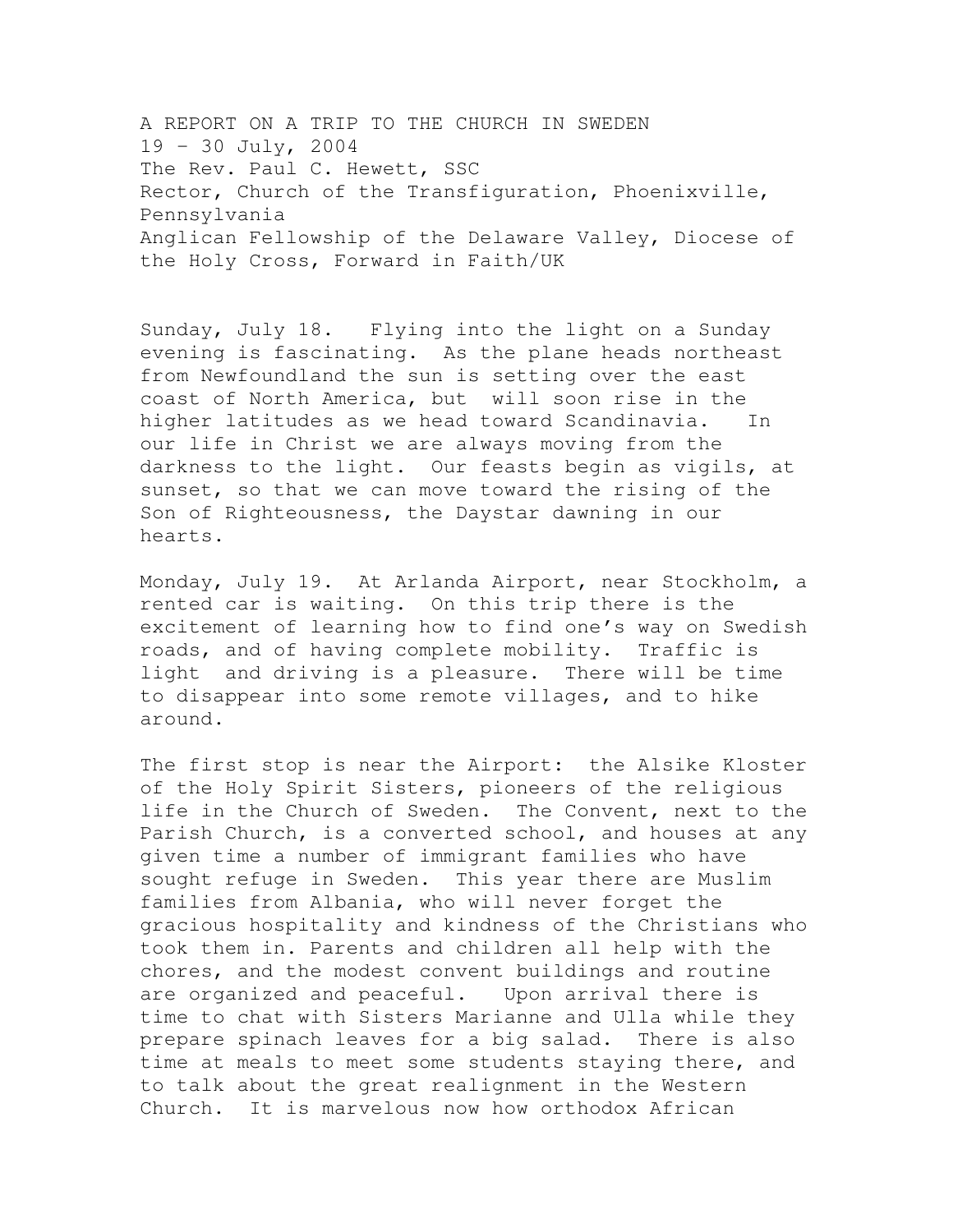bishops, Anglican and Lutheran, are helping us in Sweden and in the United States. Orthodox Christians from various backgrounds are discovering one another and cooperating in creative ways in the face of the gnostic onslaught and the culture of death.

Tuesday, July 20. While driving south to Linköping it is necessary to get some gas. Here is a new challenge, another little "discontinuity." The pumps are different. There is one row of pumps for credit cards and another for cash. As Murphy's Law would dictate, I drive into the wrong one, discover this, and go to the pumps that allow for credit cards. The card is not inserted in the pump, as we would do, but into a remote kiosk which services a row of pumps, and has to be found. The first credit card is rejected. The second is accepted, but the computer wants to know the number of the pump. A man in the line now forming behind me says to punch in the number. Since I don't know the number I walk back to the pump. By the time I return to the kiosk the computer has forgotten about me and I have to start over again. The request for service is accepted! It is time to say grace, just as at a meal, and thank God that there will soon be gas in the car and the trip can be resumed.

A quick tour of Linköping Cathedral erases these awkward moments, and Vimmerby, in Småland to the south, is charming. This is Astrid Lundgren's world, where the famous authoress of children's books made her home. It proves possible to find a good hotel, in front of which is the market square A play of a scene of one of Astrid Lundgren's books is being put on by local youngsters and a band, with a good crowd of bystanders. The Library is a block away and copies of Lundgren's books are available, where one can delight in reading at one's level of Swedish. After supper at a neighboring hotel there is time for a good walk around Vimmerby – it doesn't get completely dark till after 10.

Wednesday, July 21. A few kilometers west of Vimmerby is a most impressive 13th century church, the Pelarna Kyrka…small, with clean medieval lines on the outside,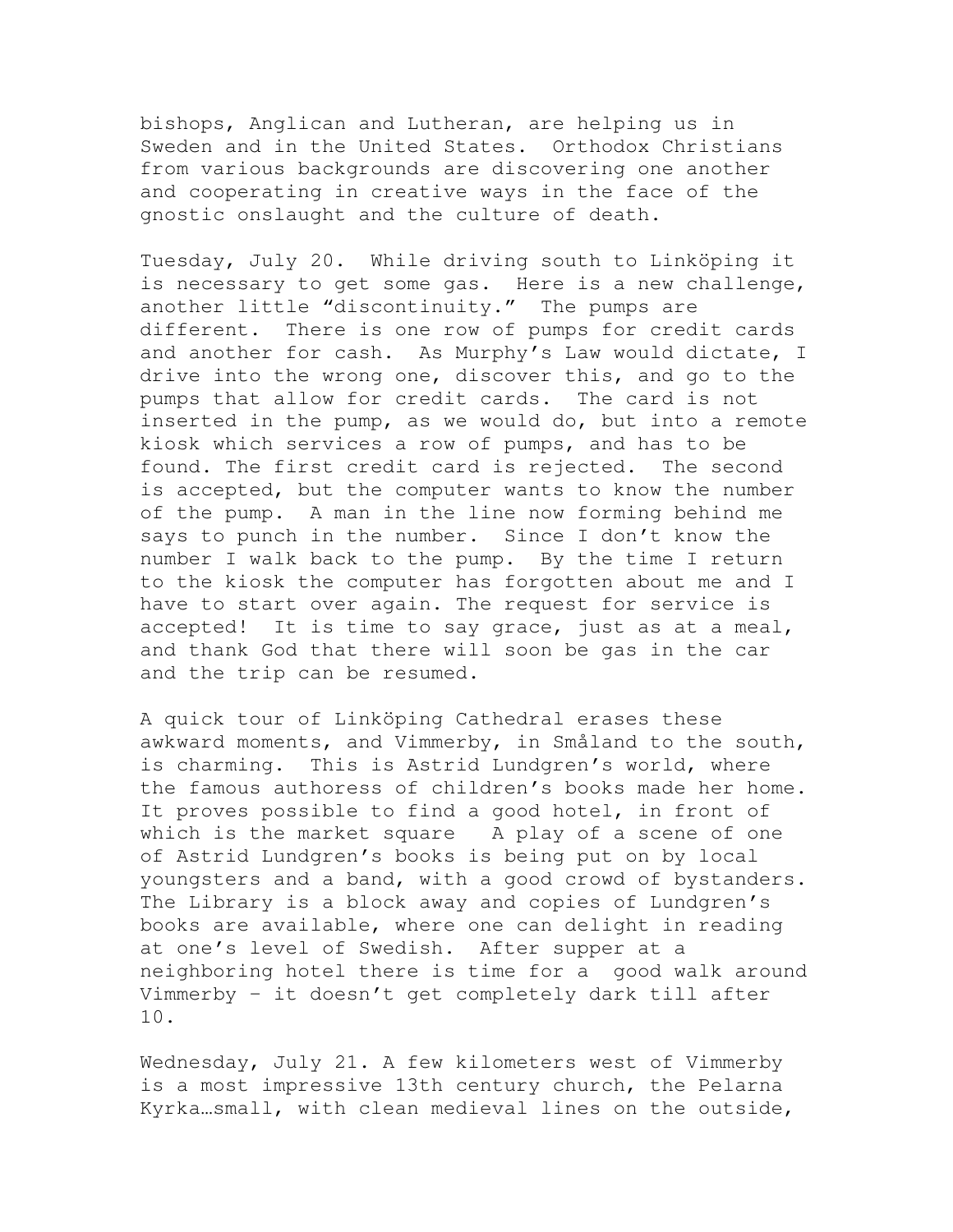and a remote bell tower. The interior lines are a charming, simple baroque. The country lane next to the church affords a walk in some fragrant northern woods. The goal now, and the centerpiece of the whole trip, is the annual Pilgrimage of the Society of St. Bridget at her convent in Vadstena, now to the northwest, on the enormous Lake Vättern. On the way it is possible to see the Alvastra Kloster, the ruins of a medieval Cistercian Abbey that was closed during the Reformation. A play is being rehearsed on the site. In the middle ages there was a living network of religious houses scattered around central Sweden. The one in Vadstena is now restored, and the others are stops on various pilgrimages throughout the year.

Now there is some difficulty in finding a place for the night, but driving in Motala, near Vadstena, out of the corner of my eye, I just catch sight of a sign with "B & B" and a Santa Claus ("Tomte") on it, so I turn around and drive back to it, and am offered a nice room. The proprietor describes a good path into the woods just behind, and during an evening walk, with darkness falling and everyone in bed, one lens pops out of my eyeglasses onto the dirt path below. There is an old saying about times like this: "offer it up." By some miracle the tiny screw does not fall out of the frame, and back in my room it is barely possible, with a piece of broken razor blade, to cobble the lens back into place. Somewhere down the road a little screwdriver might turn up to tighten everything properly.

Thursday, July 22. A lavish breakfast of several courses is spread out, and the proprietor, who says to call him Mr. Fix, sees me now in clericals, and tells me how he knows the former Warden of the Shrine in Vadstena, Fr. Göran Grefback. He speaks of his extraordinary work in Romania and China as Santa Claus, to raise money for poor children. After his wife comes in we looked at mementos of their travels. Gabriel, a long term guest from Romania, describes his postgraduate studies in Sweden.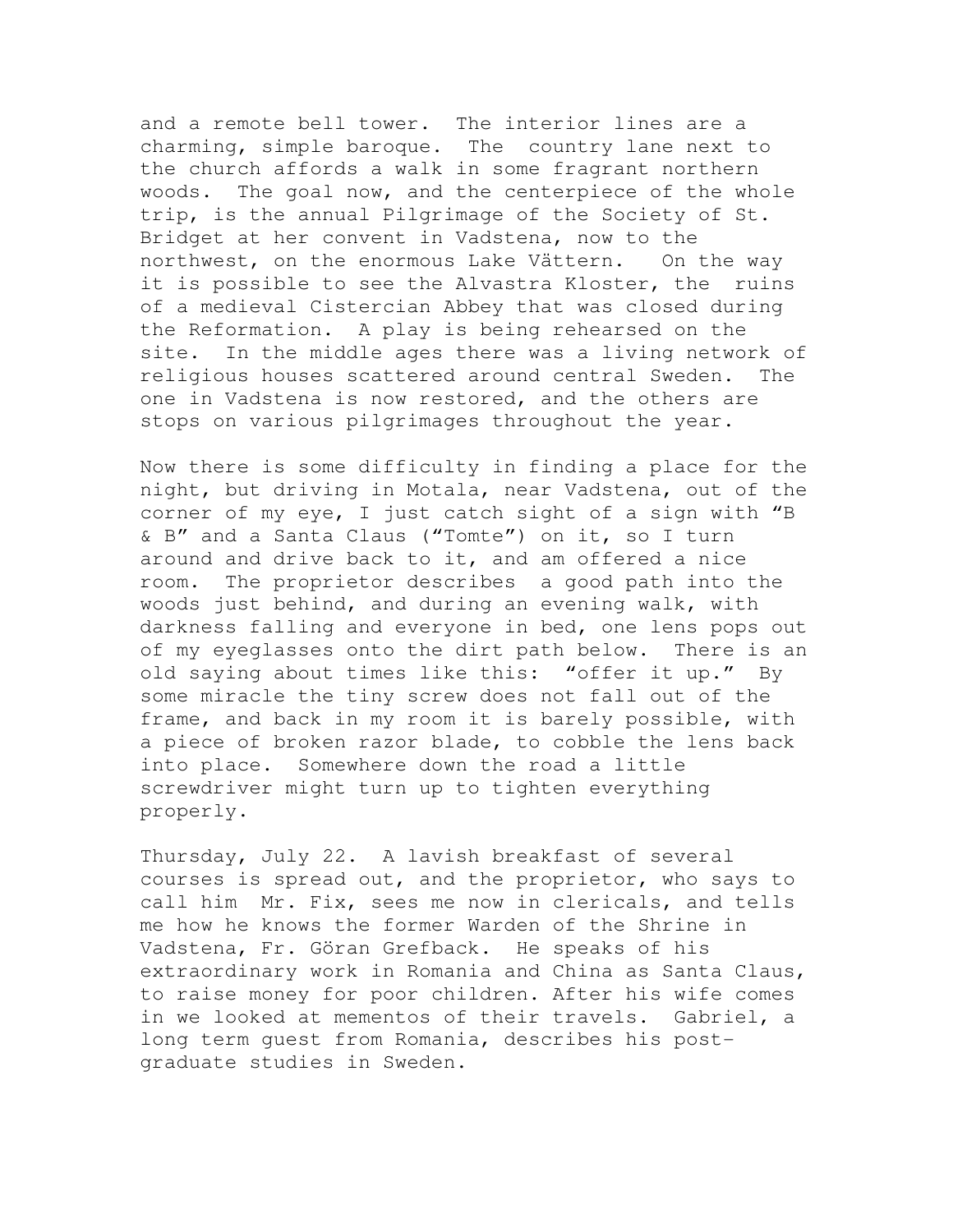Now on to Vadstena, the Centerpiece of the Trip, "Sweden's Walsingham." The General Chapter of the Societas Sanctae Birgittae has already been meeting for a few days, so it is easy to catch up with Fr. Mikael Isacsson, one of the organizers, and now the Curate at the Fuxerna Kyrka in Lilla Edet. We drive my car to a room set aside in the nearby gymnasium dormitory, part of a complex of buildings in a complex of winding roads.

Fr. Bo Brander is the Father Confessor of the SSB and a Doctor of Theology in Lund, and he relates "how the SSB was started in the 1920's in response to a charge by Archbishop Nathan Söderblom to deepen the spiritual life of the Church of Sweden by…(i) highlight(ing) the rich spiritual life inherent in the Swedish tradition focused on the life and spirituality of St. Birgitta and (ii) ...deepening contact with Brigittine communities throughout the world and with corresponding spiritual movements in the Church of Sweden. SSB has the character of a Third Order and its priests as well as its lay members accept a Rule of Life. SSB is led by a Father Confessor and a lay Sister Superior and an Episcopal Visitor, who for 30 years was Bishop (Bertil) Gärtner. There are 250 members, some 100 of which are priests. There are meetings three times a year for conventual gatherings and the Annual General Chapter in Vadstena during the week of St. Bridget's Feast Day, 19 – 25 July. Many people beside the members of SSB usually attend the General Chapter, and for many of them this is a regular annual event of inspiration & encouragement. The Solemn Service on the Eve of the 23 July, which includes a Procession to the Shrine of St Bridget usually gathers more than a thousand attendants."

At the meals there is time for some good talks with Fr. Mikael, and a priest from Latvia who is with the Archbishop of Riga, Janis Vanags. They are making a solid witness for the Faith. A friend of Bishop Keith Ackerman is there, Fr. Steven Paul Tibbetts from Peoria, Illinois.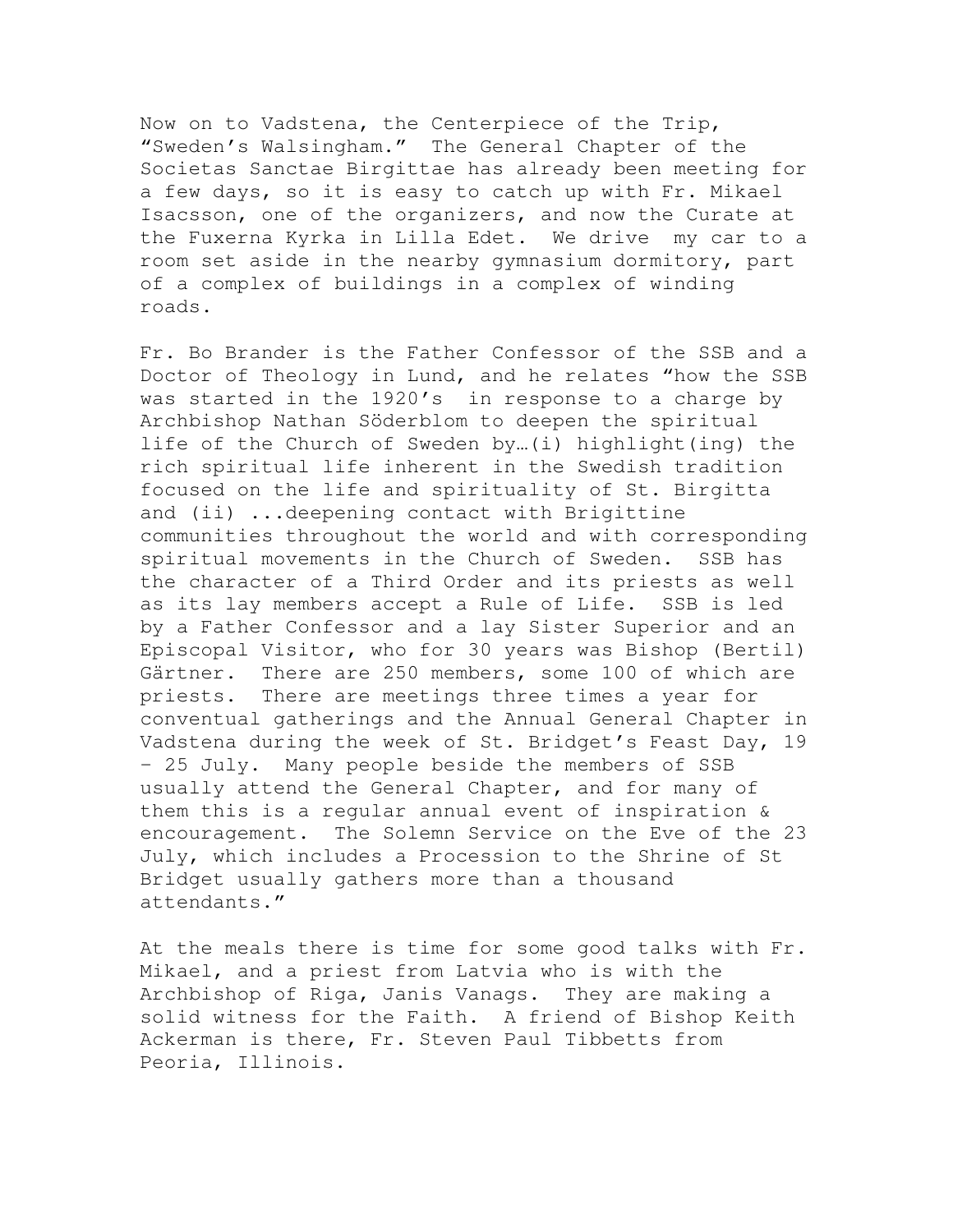As we gather for supper I meet a pilgrim named Elin Backersten who provides some background on the fabulous musical by Abba members Benny Andersson and Björn Ulvaeus, "Kristina från Duvemåla", based on Vilhem Moberg's series of books in the 1950's on some of the families who emigrated from Småland to America in the 19th century (The Emigrants, The Immigrants, The Pioneers and The Last Letter to Sweden). The goal is to get a general idea where Kristina and her husband Karl Oskar came from in Småland. The tapes of this musical were surreptitiously placed in my suitcase during my first visit to Fr. Rolf and Kiki Pettersson in Lilla Edet in 1999 and with the discovery of these tapes back home I became captivated by them.

At supper I sit with Birgitta Peterson, a member of SSB. We met last year at the Church Union gathering in Uppsala, and again in New York at her home. She has been enormously helpful in providing lists of people to visit or contact. Her husband Ralph is the Pastor Emeritus of St. Peter's in Manhattan, only a few blocks from the Church of Sweden in New York, where in the early 80's the Pastor, Evert Olson, opened his doors to our mission church, St. Mary Magdalene. I meet Fr. Bo Brander, SSB's Confessor, and the Mother Superior, who had been teaching in Jerusalem for nine years. Before Compline, Birgitta Peterson introduces me to Fr. Dag Sandahl of Kalmar, and so I finally meet the priest who in 1999, with Sister Karin of the Sisters of the Holy Spirit, crafted my first itinerary to Sweden – an itinerary jam packed with excellent meetings and visits representative of all the currents and emphases flowing through the orthodox remnant.

After Compline Fr. Göran Grefbeck and his wife Birgit have a party from the Pilgrimage to their house for coffee. They know people in Wynnewood, Pennsylvania, for me to contact. It is now late. After an hour of walking around and around on winding streets in the gymnasium (junior college) complex, whose buildings all looked the same in the dark, I wonder whether I will find the car, and my lodgings. But at long last, there it is.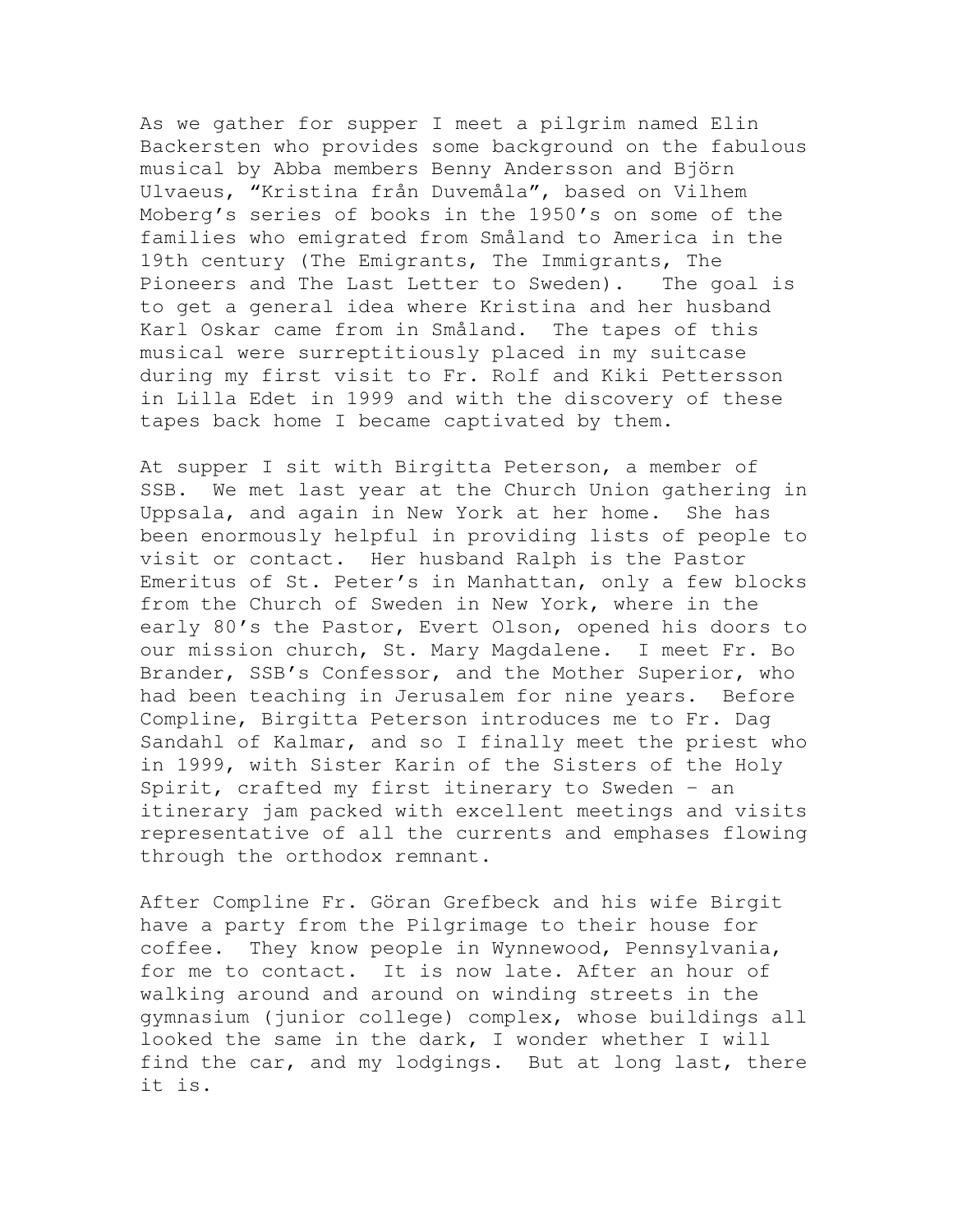Friday, July 23. This is St. Bridgit's Day and the magnificent pontifical Mass with Bishop Gärtner. For over a generation now he has been the patriarch of the orthodox remnant, a much loved and respected man. The various liturgies are in the famous Convent Church, which is as large as many cathedrals, and was designed by St. Bridget herself in the 14th century. Her Shrine is inside, in the nave. Many hymns having either Swedish text or music are sung, along with some of our own English hymns, sung in Swedish, and a great deal of plainsong. It is explained to me that Swedish is a language that, in the Liturgy, almost demands to be sung. And it is amazing how easy it is to sing in another language.

Afterwards, an excellent walk around Vadstena enables three useful purchases: the screwdriver for the eyeglasses, pipe cleaners, and a children's book. Before supper that evening I meet Fr. Ola Larsson and some of his family from the Ängelstad prästgård in Ljungby in Småland, not far from Hinneryd. Many in my mother's family, the Carlsons, emigrated from Hinneryd, through Göteborg, to Providence, Rhode Island in the early 20th century.

I then meet Elin Backersten's uncle and father and we continue the discussion about where Kristina and Karl Oskar came from in Vilhem Moberg country, and now it is coming into focus, that "it's all about half way between Växjö and Kalmar...it's near the Johannes Forsch glass factory...go to the Växjö tourist bureau." It is becoming clear that next year's trip should (DV) begin in Copenhagen and work north through Lund (Fr. Bo), Kalmar (Fr. Dag), Vilhem Moberg country between Kalmar and Växjö, and Hinneryd, near Ljungby (Fr. Ola).

Supper that evening is formal, with Archbishop Vanags and Bishop Gärtner at the head table with Confessor Bo Brander. I sit with Fr. Tibbetts from Illinois and the Treasurer of SSB, an English priest, very active in Forward in Faith, who is in both the SSB and the Society of the Holy Cross and knows Fr. Geoffrey Neal. There is also a Swedish priest who is knowledgeable about the Royal Family.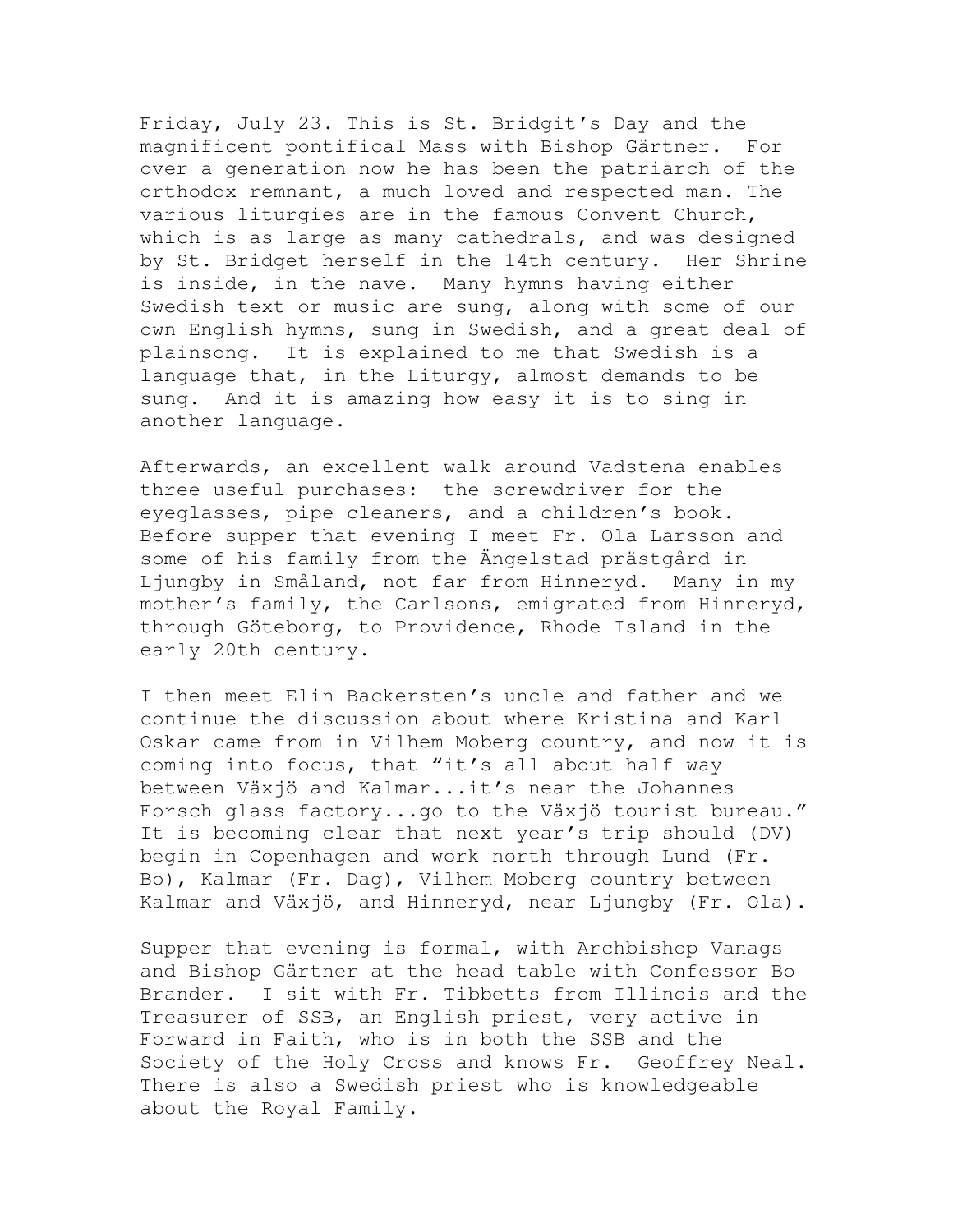Vespers and Compline are most impressive, with Archbishop Vanags and Bishop Gärtner sitting on thrones next to each other. The highlight of this Liturgy is the Procession to Shrine, with the bishops and many hundreds of clergy and laity singing in procession through the Convent Church and out into the Convent precincts, and back again into the Church, to the Shrine, for final prayers, alternated with readings from St. Bridget's writings, and a blessing from Archbishop Vanags. It is an honor to be asked to take part in this Procession.

At the Reception which follows I meet Fr. Robert Hart and his wife Hanna from Liverpool, England. Before moving to Liverpool Hanna had worked on the staff of the Svensk Pastoraltidskrift, an orthodox journal of theology, commentary and book reviews. Hanna processed the overseas mailings and recognized my name. We "swap notes" on the various responses of the orthodox communities in England, Sweden and America to the current crisis.

Saturday, July 24. I sit down for breakfast with the Harts, and with some students, one of whom draws a map on the back of a bank deposit slip showing the "exact" locations of Vilhem Moberg's home, Karl Oskar's farm, Kristina's home, Duvemåla, and the place where the movies, "the Emigrants" and "the New Land" (starring Liv Ullman and Max Von Sydow) was filmed. After a lovely walk along the shores of Lake Vättern it is time to drive to Stockholm, about 150 English miles to the northeast, to visit Fr. Göran Beijer.

I find Fr. Göran's apartment in old central Stockholm with no trouble, but modern security being what it is, see a keyboard at his front door, which I remembered from last year's visit, but did not have the code. Public telephones are scarce nowadays, which a tour around the block reveals. There! Up the hill! A Seven Eleven! The cashier points out a small phone, which requires a phone card, which I buy, and do not know how to use. After waiting on his customers, he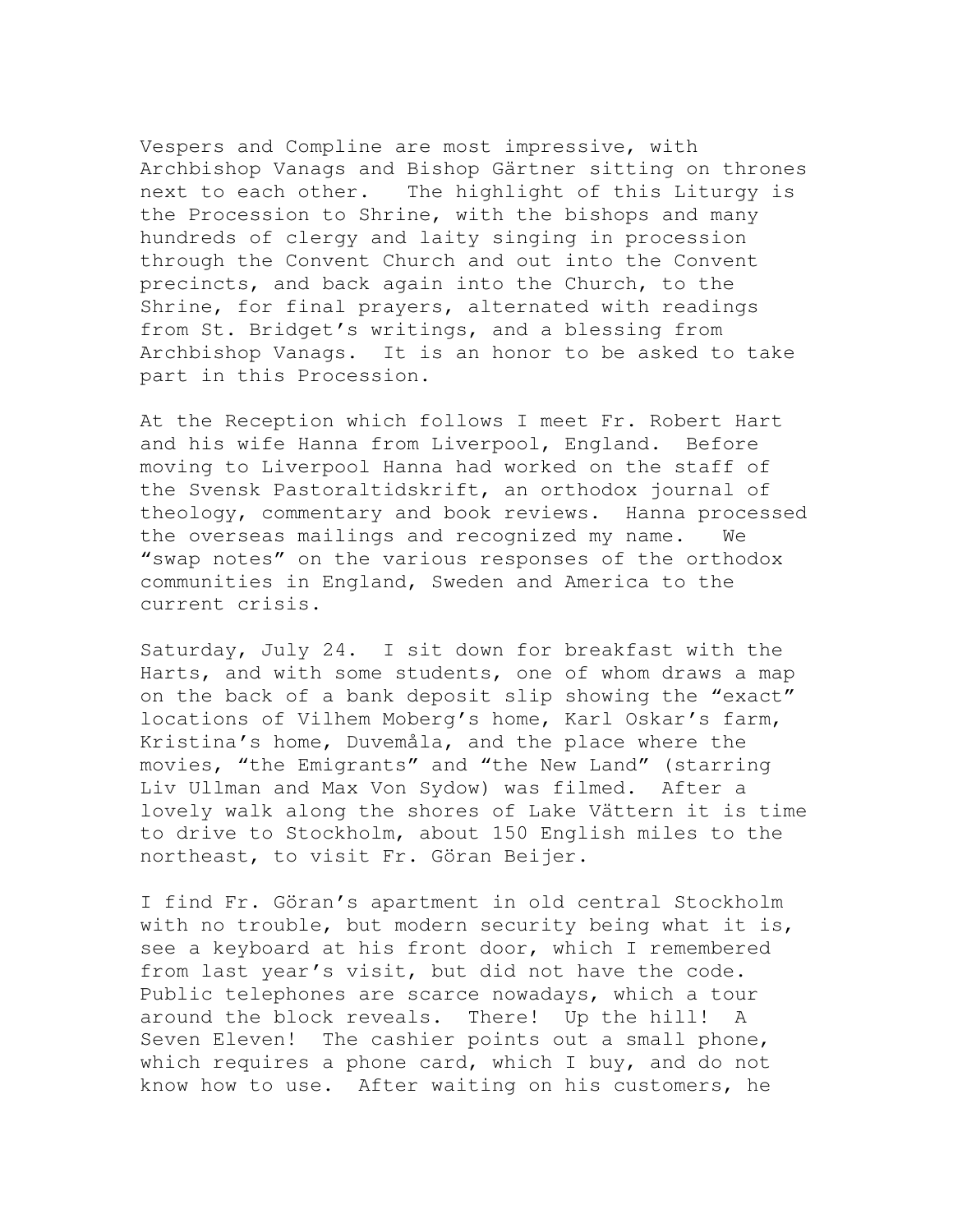shows me, and Fr. Göran is home to tell me the code to let myself in.

Fr. Göran Beijer is a leader in the new Mission Province and the founding Pastor of the St. Stephen's Koinonia in Stockholm. The emerging Mission Province is the closest thing in Sweden to the jurisdictions of the Continuing Church in the United States, which declared with the Affirmation of St. Louis in 1977 that the corrupt and apostate "General Convention Church" was schismatic had broken from the Catholic Faith with the purported ordination of women. We are the life boats put out from a sinking Titanic; we are the DeGaulle Free French after the Nazi takeover of France. We are Reconnaissance in the Army of the Lord, the trailblazers and the eyes of the Infantry, those larger remnant communities groping for a way out of Egypt into the Promised Land. One Lutheran bishop who has come forward to help the Mission Province is Bishop Obara in Kenya. Fr. Göran and I walk to a Greek restaurant in Södermalm, perhaps in itself a prophetic act, since so much of our way forward is going to lie with the Greeks. We talk until the wee hours.

Sunday, July 25. St. Stephen's Koinonia meets in a retirement home chapel in Stockholm, and reminds me of the parishes I have started and served throughout the United States – a resolute nucleus of pioneers. Having spent two weeks with a number of our communities in America, Fr. Göran knows our situation and how to relate to it. It is serendipity, or Divine Providence, or both, that July 25 is celebrated in Sweden as the Feast of the Transfiguration, the Feast of Title of my own parish in Phoenixville. Fr. Göran invites me to read the Gospel, the account from Luke of the Transfiguration, and to concelebrate. At the coffee hour the congregation carries on in Swedish, which is actually very helpful to me. After Mass, Father shows me the beautiful cemetery where Greta Garbo is buried. Now I have seen, or been near, the tombs of three famous Swedish women: Lundgren, Bridget and Garbo. We then drive 10 miles to Drottningholmslott, the residence actually used by the Royal Family, and tour the theater and gardens. The day ends with a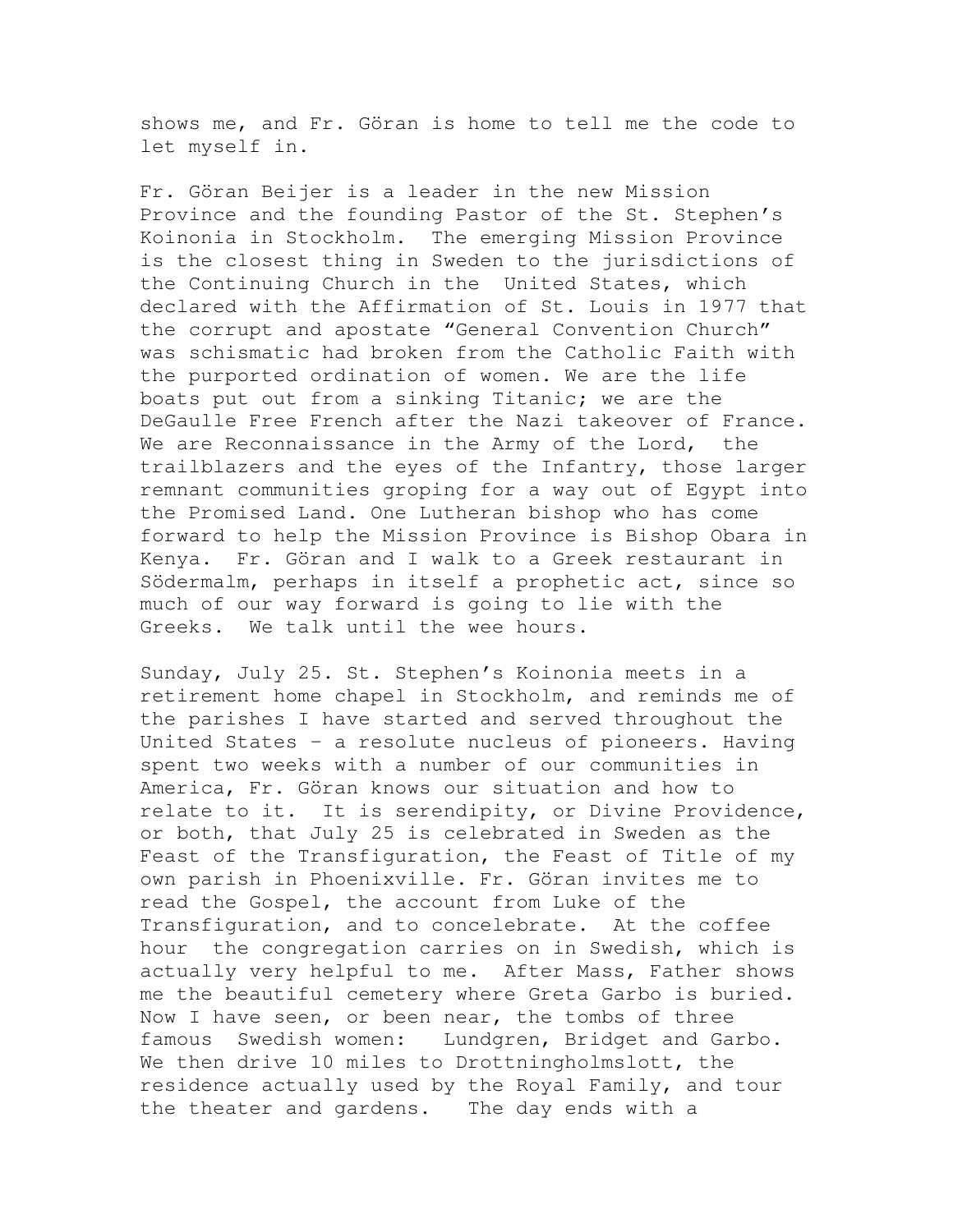hilarious French movie from the 50's, "Mr. Huillot," a figure reminiscent of Chief Inspector Jacque Clouseau.

Monday, July 26. En route to his stuga (cottage) in the country near Gunsta, east of Uppsala, we stop in old Sigtuna for a look at the medieval Maria Kyrke. Fr. Göran's wife, Mai, sets out a delicious lunch, and their daughter, son in law and granddaughter are also there. They recommend some reading: Göran Tunström's Juloratoriet. In the early afternoon it is time to go to the Östanbeck Kloster, the Benedictine monastery near Sala, about 70 English miles to the west. Fr. Caesarius, the Abbot, and I talk that afternoon. The Monastery is a rugged old school house with adjacent buildings. The daily Mass and Offices are offered with great reverence and it would be a pleasure to spend many days, or years, there.

Tuesday, July 27. There is time for two beautiful walks, shopping in Sala, and a long afternoon talk with Fr Caesarius. He invites me to give a talk to the Community in the Library before Compline on the great realignment as it effects us.

Wednesday, July 28. I am invited to concelebrate the morning Mass, and after breakfast and farewells, begin the 6 hour drive across Sweden to Lilla Edet, arriving around 3 pm, for a visit with Fr. Rolf and Kiki Pettersson and their three children, Erik, Mikael and Karolina. Fr. Rolf is now one of the curates at St. Paul's in Göteborg, about 25 miles to the south. I visited St. Paul's last year – a model parish in every way.

Fr. Rolf and I discuss the whole matter of marriage standards for bishops and clergy, and about the great challenge orthodox parishes face when their good vicars retire and they must be replaced in a system that gives no quarter to the orthodox – a kind of soft totalitarianism. Then there is the topic of the tensions between traditionalist groups. We adjourn to attend the 6 pm Mass at the Fuxerna Kyrka down the street, celebrated by Fr. Mikael Isacsson. During our delicious bar-b-que the Petterssons describe more of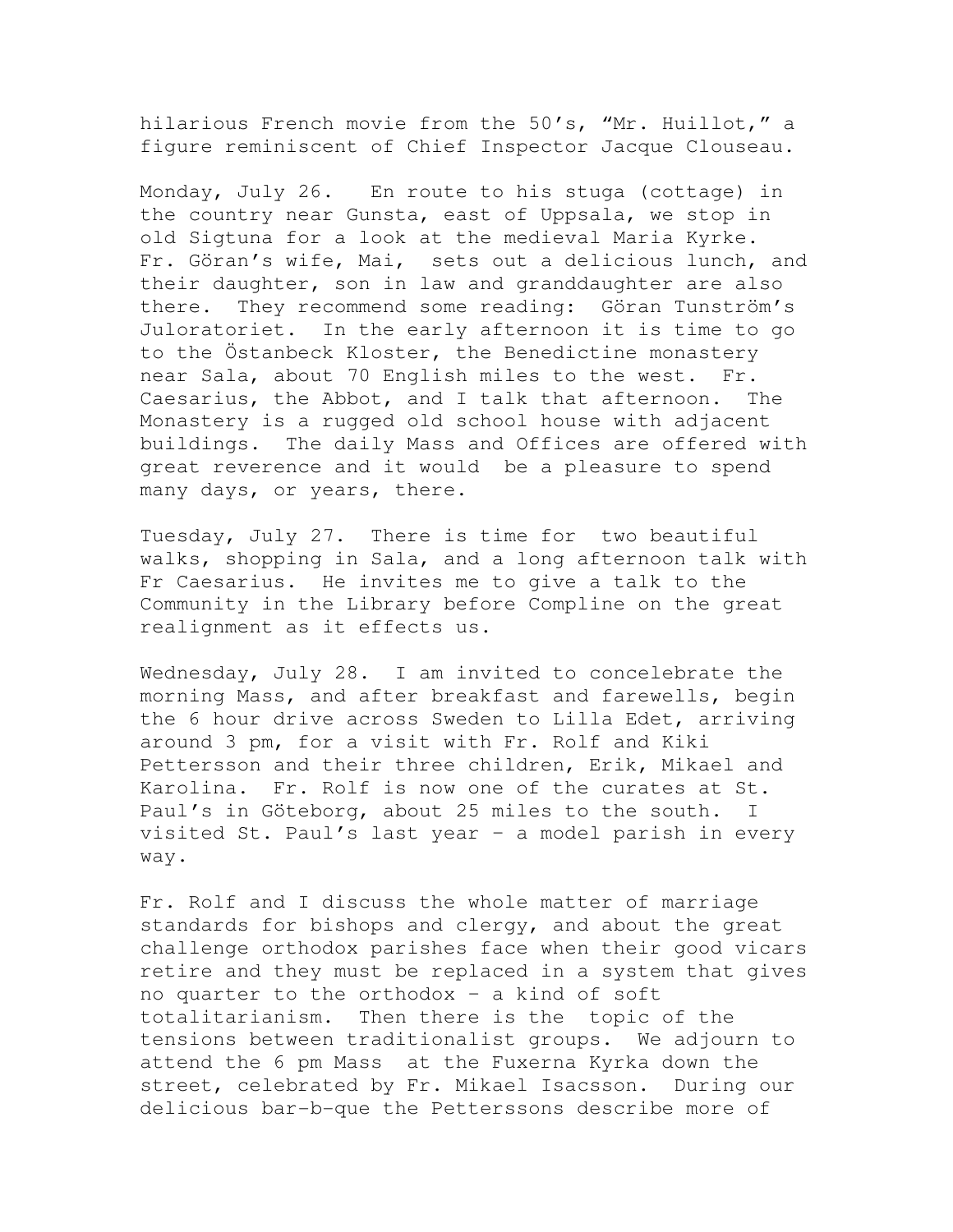their recent parish trip to Germany, to visit the places associated with Martin Luther. And then Fr. Rolf points out the new solar panels on the south roof of his house, to augment the wood pellet heating system and to produce hot water.

Thursday, July 29. After breakfast, we drive to the coast for stroll; Karolina fishes for crabs. Before lunch back at the house, Fr Rolf talks about his study of feminist theology. All too soon it is time to say good-bye and drive to Märsta to a hotel next to the airport near Stockholm, for the trip home the next morning.

Conclusions and action points

What is the Spirit saying to the churches? As we walk in the Spirit, we know in all things to "ask God first," to take every though captive to obey Christ, to listen deeply, to create space, breathing space, before we say or do anything, or face any challenge. As we live ever more deeply in the Word, in the Sacraments and in the one great Tradition of the undivided Church of the first thousand years, we experience more of the organic wholeness of the Church, its oneness in Christ through time and space. We experience more what Chesterton called the "democracy of the dead," the Communion of Saints, and the truth of the Vincentian Canon, that the Catholic Faith is what has been believed in all times, in all places, and by all the faithful – "antiquity, ubiquity and consent."

In the United States the remnants of orthodox Episcopalians, in their various jurisdictions, are now rethinking and reappraising, at a deep level, our vocation. What is God calling us to be, and to do, and how are we to link up with others in the Body, at home and abroad...not just with other Anglicans but with the Polish National Catholic Church, the remnants in Scandinavia, and the great Churches of Rome and Constantinople? What role can we play to help the two lungs of the Universal Church, the East and the West, breathe together again?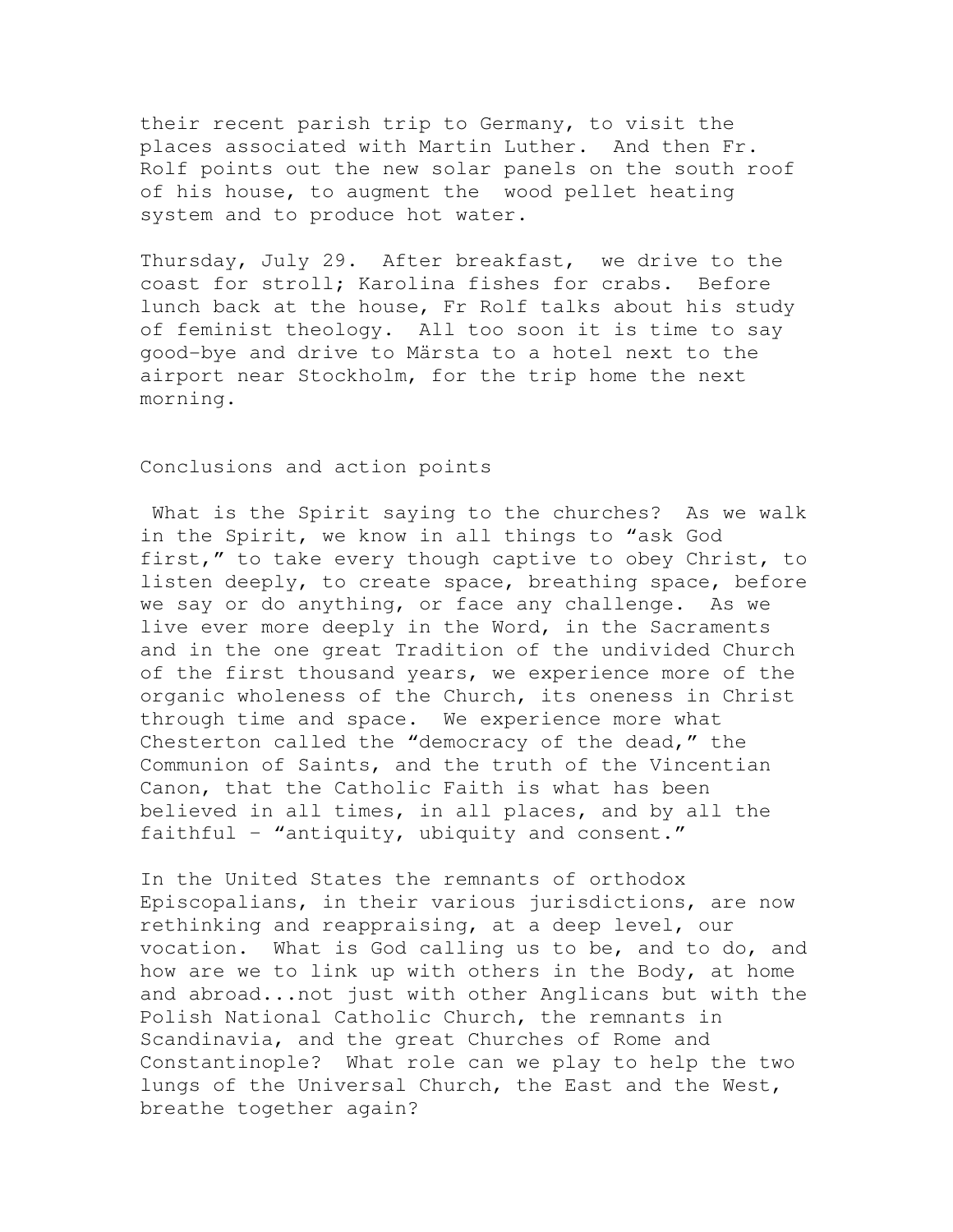Here in America, among orthodox Episcopalians, there are now many voices calling for one province for all who endorse the Affirmation of St. Louis. Serious discussions are opening up and practical steps are being taken throughout the land to pave the way for this. This September 16-18 a Rally is being held in Wilmington, Delaware, with Bishop John Broadhurst as the keynote speaker, to lay some groundwork and plan ways to work more closely together. In our 25 year sojourn through the wilderness, the tribes of Israel are beginning to think about becoming a confederation in the Promised Land. We are seeing that we have outgrown the jurisdictions that have got us this far; we are like lobsters that have outgrown their carapaces and are now molting. The support and encouragement coming from orthodox provinces in Africa have completely transformed our situation and made it possible to project a single new province in communion with them.

We will have to face the mistakes we have all made. The issue my own Diocese of the Holy Cross will put on the table is the marriage standard for bishops and clergy, and indeed, for all the people of God. We must all face this in the light of the faith and practice of other Catholics throughout the world. There may have to be some grandfathering, with this and other issues, but there can be little doubt that the Spirit is encouraging us to move toward more discipline, not less, and toward a more vibrant evangelism.

Those who want to be faithful to the call of the Spirit share the same convergence point: the consensus of the Church of the undivided first millennium, the Patristic Consensus, the "One Great Tradition." The magisterial reformers sought with this, and the Papal Encyclical, Ut Unum Sint, opens the way in our time. From now on those of us who have confessional statements should see them through the lens of the Consensus of the First Millennium.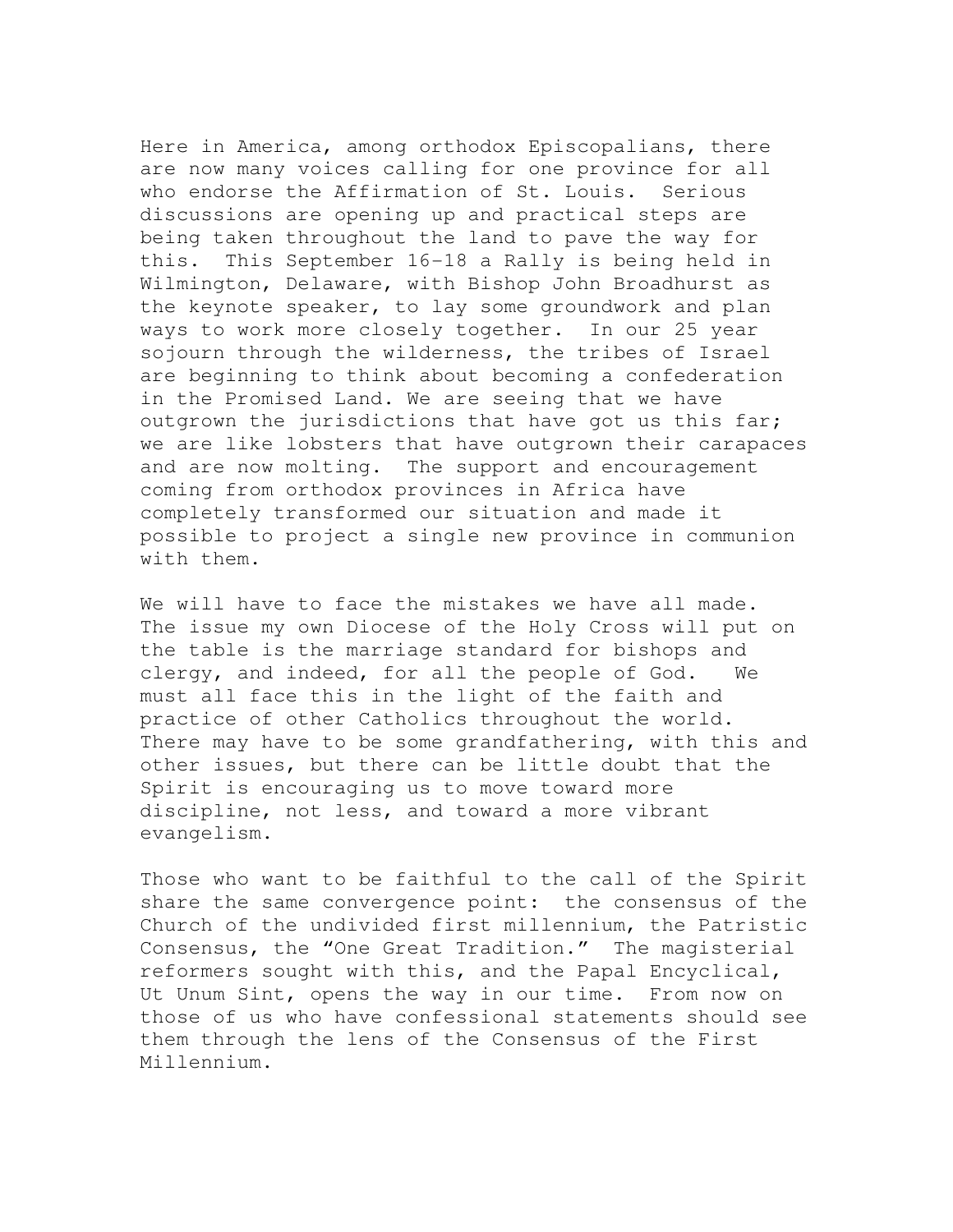One reason why the Consensus of the First Thousand Years is so important is because that is when all the creative juices of the Church were flowing together. As the Spirit works in our midst to more completely reveal the essential unity of the Body, we can see the tremendous gifts each of its two great halves can offer the other. The Orthodox will be recognized more and more as offering the cutting edge in theology for many generations to come...theology that helps the Western Church transcend the conflicts of the 16th century. The Western Church brings its genius for organizing, administering, defining, communicating and releasing apostolates for every need.

We know the call of God upon us as Anglicans to let Him build us up, and not be lost by absorption in the larger Body. Rome and Orthodoxy, at their best, do not want this either. English spirituality is a priceless treasure to the Universal Church, and we should work for the same relationship with Rome that the Orthodox will insist upon: autocephaly.

As orthodox Anglicans in the United States we have experienced a sometimes unhealthy tension between those who founded the Continuing Churches and those who stayed in the system to find another way. As it turns out, another huge way has opened up, through the involvement of orthodox Anglicans around the world, who finally saw what was happening here. The tensions are being overcome now, and they need not plague the remnant in Sweden, if we see that those who leave the system (or, more correctly, say that the system left them) are, in the Army of the Lord, the Reconnaissance. The larger groups who stay behind are the Infantry. The two go hand in hand. The former blazes a trail, maps out minefields and reconnoiters enemy positions. The latter are the bulk of the army which confronts the enemy. "Continuers," those who proclaim the apostasy of the system, are like the DeGaulle Free French, paving the way for the D-Day invasion of the Infantry. Both Recon and Infantry share the same convergence point: the One Great Tradition, breathed upon us by the Holy Spirit, who is moving dramatically now...overtaking us...and sweeping us along into His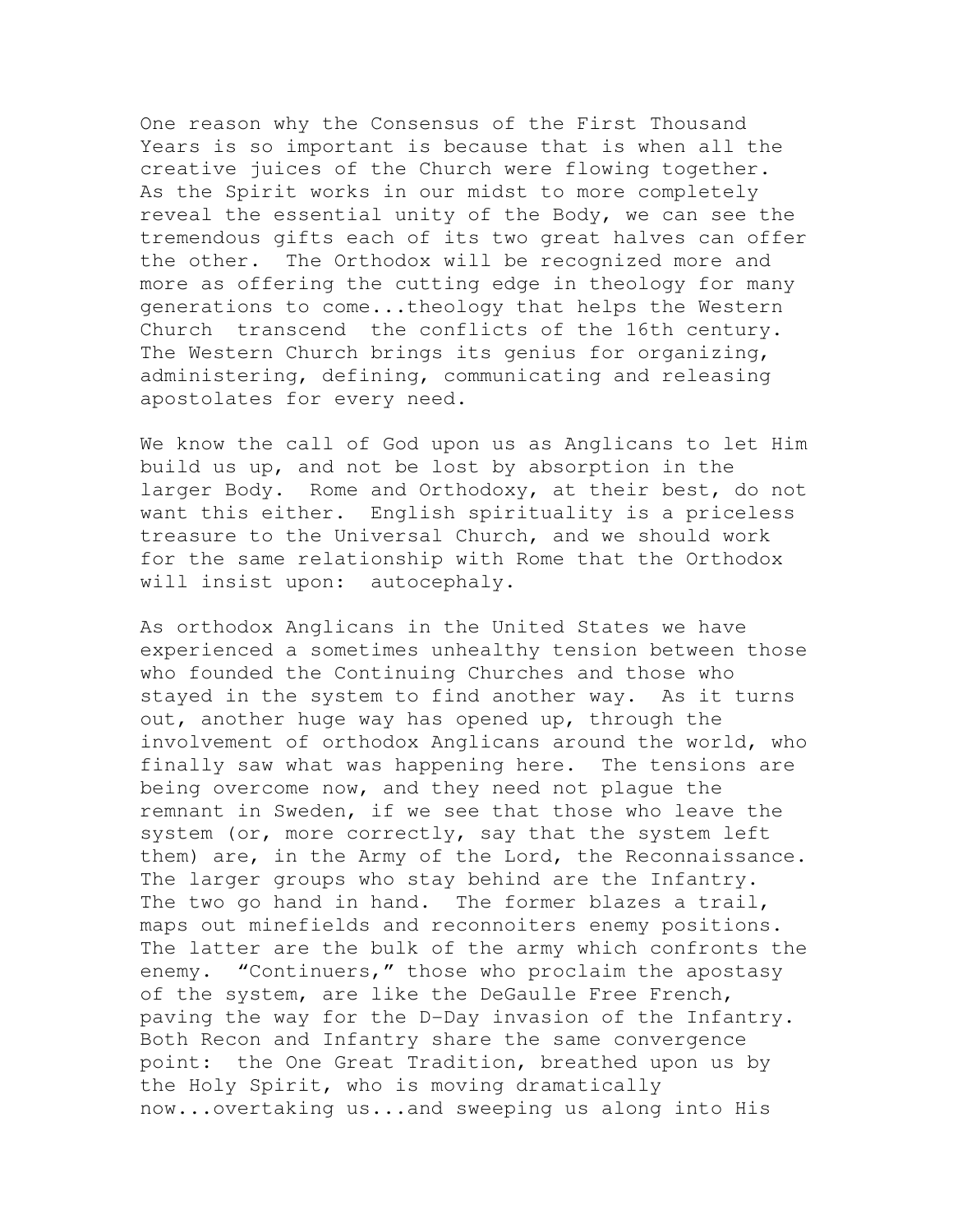paradigm. It is amazing to watch significant numbers of evangelicals and pentecostals swept along with us.

So the networking among us is accelerating, and that is as it should be, with increasing communication with the Nordic Catholic Church, the Polish National Catholic Church, the Mission Province, the Free Synod and the Church Union in Sweden, the Religious Orders, Forward in Faith/UK and NA, the Continuers, the AMiA, Rome, and Orthodoxy.

Some excellent reading on the Pope's 1995 Encyclical on ecumenism, Ut Unum Sint, is Olivier Clement's You Are Peter, An Orthodox Theologian's Reflection on the Exercise of Papal Primacy. There may not be an Anglican or Lutheran alive who could frame a better response to the Pope's invitation to re-examine the Petrine Office "in a new situation."

As St. Irenaeus did in the 2nd century with Against Heresies, we should know our enemy better than he knows himself. He studied the gnostics carefully. As those who are studying feminist theology make their researches and papers available to the wider Body, we will understand more clearly the radical and absolute contrast between wicca, the perverse attempt to bend God's will to ours and to redefine human nature apart from Christ, and the Spirit of sonship, by which we cry, "Abba, Father!" and God is all in all.

Feminist theology, based as it is on illusion and rebellion against God, the Father of our Lord Jesus Christ, argues from a position of weakness, and so like all gnosticism, is aggressive and totalitarian. Orthodoxy, proclaiming from a position of strength, as the Mind of Christ, is firm but gentle, releasing us into the glorious liberty of the sons of God. One leads to the Whore of Babylon, the other to the Bride of the Lamb, without spot or wrinkle.

Talks with Rome are expanding. I became aware in Sweden of the Prolusio to the Pontifical Council for Christian Unity (PCCU) headed by Cardinal Kasper. It has been duly noted that top level Anglicans are